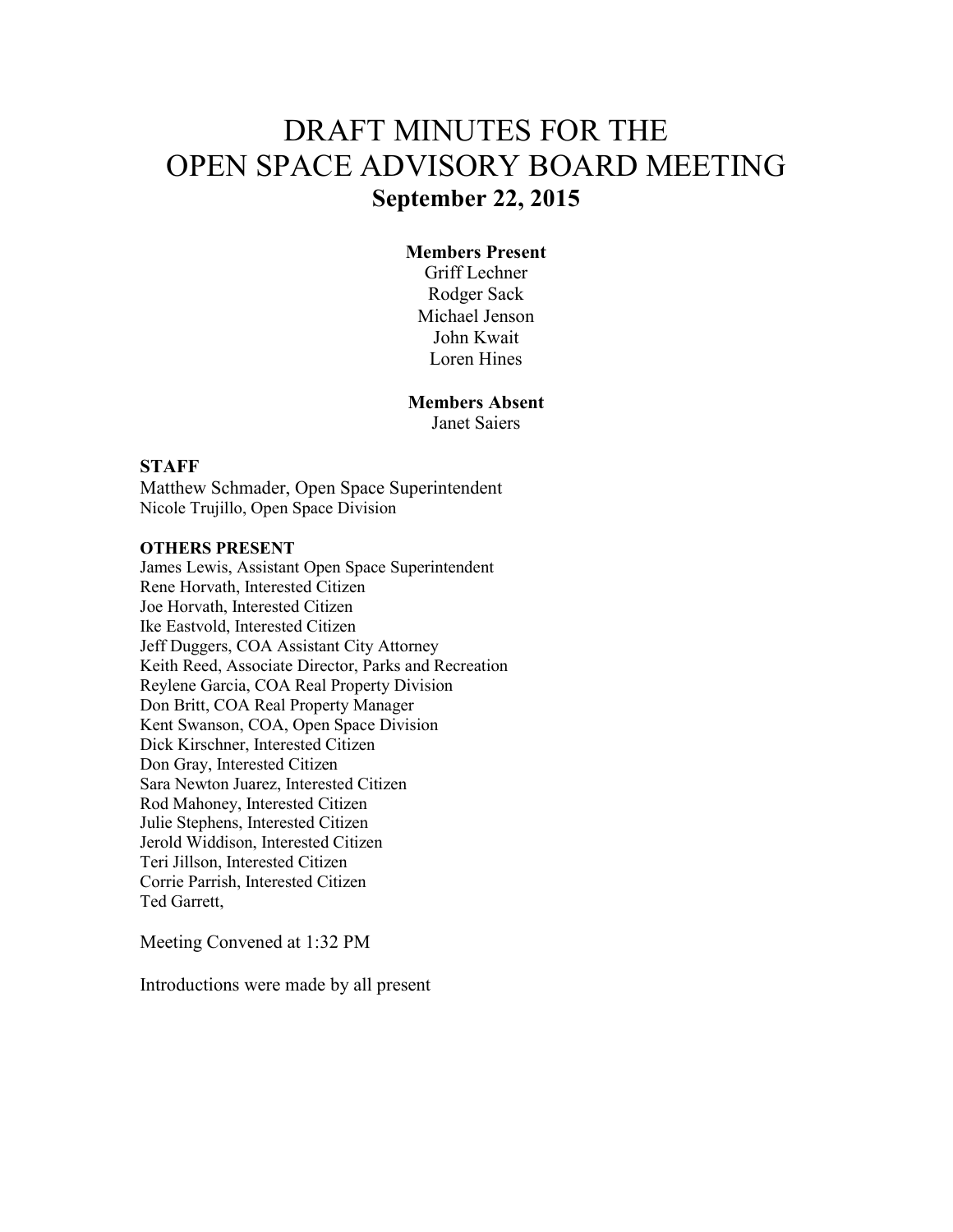## **ANNOUNCEMENTS**

Michael Jenson announced that he has been talking with Albuquerque Main Streets and they had an idea to put QR codes on all signage going into the Bosque. The Army Corp cannot take third party money as part of the projects but is happy to have the QR codes be attached to their projects.

Loren Hines has some questions regarding procedural issues that he would like to discuss. He would like the board to consider that after the call to order section of the agenda, we can have approval of agenda by the Board. That way they could move agenda items around if need be. Also, he would like to have action items identified on the agenda and stated as "Action Item" .

Loren Hines makes a motion to move item 6 on the agenda to Item to 3.5 on the agenda. Motion was seconded by John Kwait and passed on a 5 to 0 vote.

Matthew Schmader announces that on the  $26<sup>th</sup>$  of September the Open Space Volunteer appreciation banquet dinner will be held. And On Sunday the  $27<sup>th</sup>$ , the Open Space Visitor Center will be having a full moon concert from 5 pm to 7 pm free of charge. On Saturday October  $3<sup>rd</sup>$ , the new art exhibit named Parch will open.

Michael Jenson announced that Valle Del Oro will be having a 3<sup>rd</sup> birthday party on Saturday September 26, 2015 from 10 am to 3 pm.

Kent Swanson announced that  $21<sup>st</sup>$  annual Dia Del Rio event that takes place at Paseo Del Norte Bridge on October 17, 2015.

## **APPROVAL OF MINUTES**

A motion was made by Loren Hines and seconded by Michael Jenson to approve the August 25th, 2015 minutes. A vote was taken and the motion passed on a 5 to 0 vote.

#### **PUBLIC COMMENT**

The following is a list of people who signed up to speak during public comment.

Ike Eastvold Julie Stephens Don Gray Ted Garrett Sara Newton Juarez Rene Horvath